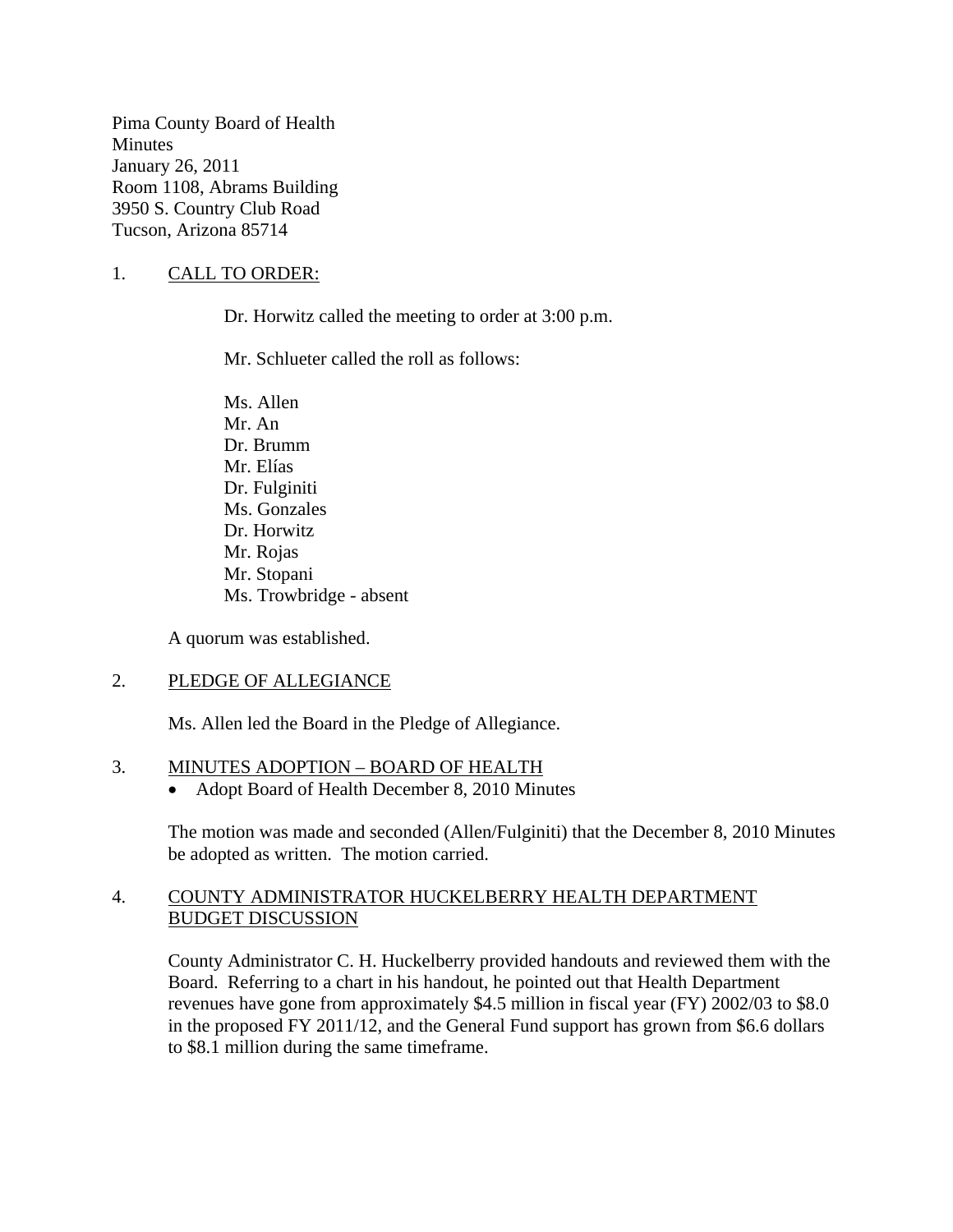Mr. Huckelberry mentioned the \$1.0 million Health Department FY 2010/11 fund balance reduction and said that fund balances should be about five percent of the budget and the State frequently looks at fund balances as a source of revenue. In order to balance its budget, the State has started charging counties for services the State once covered. The State has charged Pima County \$48.8 million since FY 2008/09. Additionally, State shared revenue to Pima County was just under \$138 million in FY 2006/07 and has dropped to \$108.5 million in FY2010/11. Furthermore, most of Pima County's revenues come from property taxes and County assessed property values have declined at an unprecedented rate and property values generally lag two to three behind the economy. The County maintains a General Fund balance of \$25 million and a Stabilization Funds with \$77 million to ride out the current economic downturn.

Mr. Huckelberry responded to a number of questions and comments from the Board. When asked about the Board's role, he expressed that policy was where he felt the Board could be most useful and pointed out that State mental health and indigent health service cuts will have a major impact that will need to be addressed. In response to concerns about successive cuts to the Department budget he pointed out that the overall County budget has gone down by much greater percentages. Mr. Huckelberry discussed a general hierarchy for County departments, with law enforcement on top, followed by health, then the courts, and ending with Parks and Recreation on the bottom. Mr. Elías interjected that the County administration continually looks at and discusses the budget, and that the County wants to stay as liquid as possible at the highest level to be able to address issues, regardless of department. There was a concern about trying to support the Department with increased fees and Mr. Huckelberry stated that the Health Department will always require General Fund support. Deputy County Administrator Dennis Douglas stated that the Health Department budget is not a full reflection of the County's commitment and investment in community health and cited the psychiatric hospital currently under construction and the upcoming inclusion of a diabetes clinic and family community medicine program in the Abrams Public Health Center as examples of major health initiatives outside the Department.

# 5. UPDATE ON THE COMMUNITY RESPONSE TO THE RECENT TRAGEDY / MENTAL HEALTH SERVICES

Health Department Director Sherry Daniels reviewed the mental health response related to the January 8, 2011 Tucson shootings. She began by saying that there has been planning between the Officer of Emergency Management, community partners and the Health Department to help define roles for such an occurrence. A regional critical incident stress team from Northwest Fire Department responded immediately and the Red Cross responded to Congresswoman Giffords' office in Tucson. To address the broader community need, the Community Partner of Southern Arizona (CPSA) bought in community providers to staff help lines, set up support groups and post information. CPSA's efforts are still on-going. There are no figures available yet regarding the response, but an after action report is expected in approximately 60 days.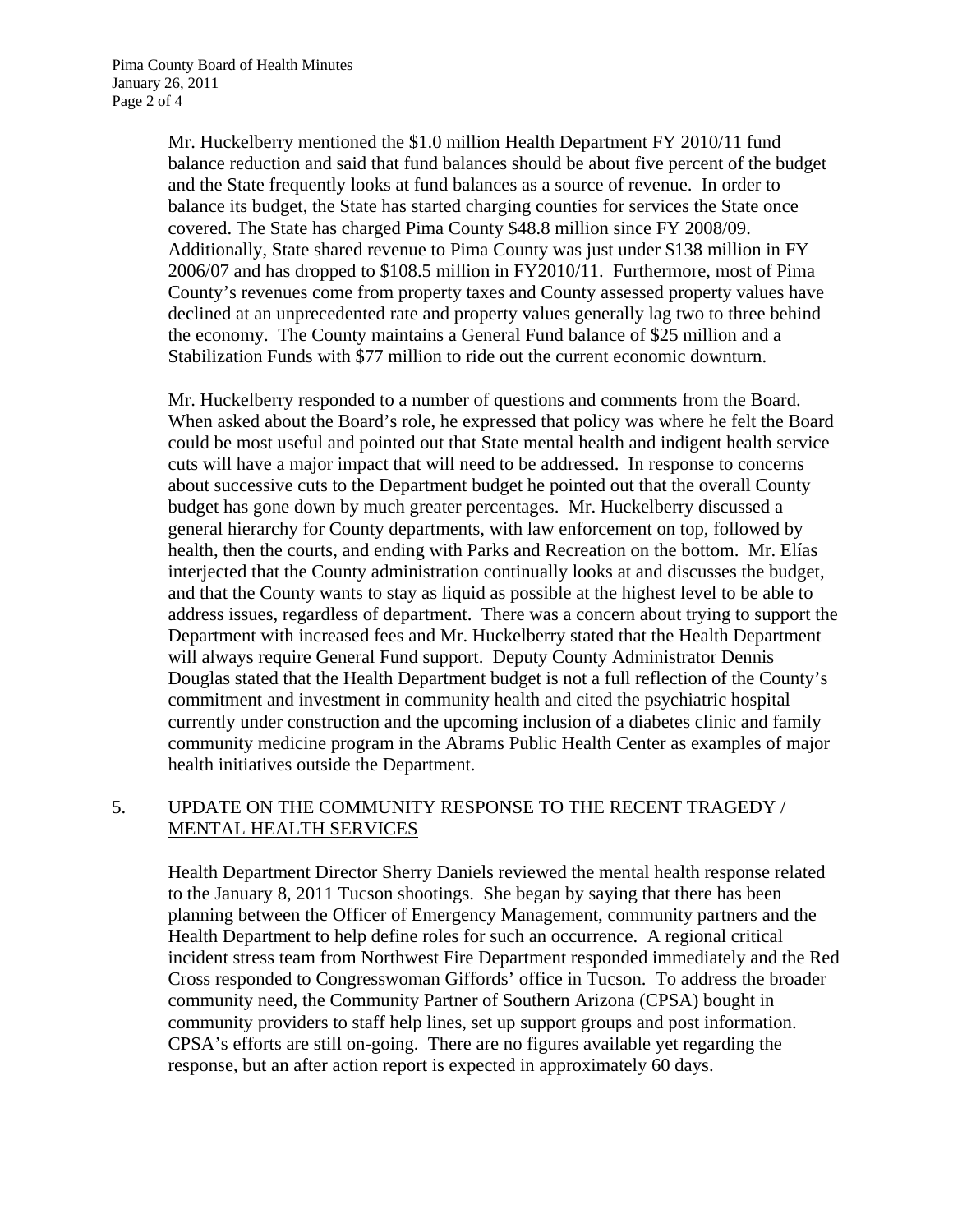### 6. MINUTES ADOPTION – BUDGET ADVISORY COMMITTEE

Budget Advisory Committee adopts January 14, 2011 Minutes

The motion was made and seconded (Brumm/Gonzales) that the January 14, 2011 Budget Advisory Committee Minutes be adopted as written. The motion carried.

### 7. REPORT FROM THE BUDGET ADVISORY COMMITTEE

Dr. Brumm, Chair of the Budget Advisory Committee, addressed the Board on this item and detailed budget packets were provided to the Board. The FY 2011/12 Department budget was reduced 1.5 percent from the FY 2010/11 amount. Dr. Brumm referred to the Department as leaner but functional, but pointed out that there have been no employee raises for three years despite inflation. Ms. Daniels was asked to highlight recent improvements. She stated syphilis cases are down 35 percent from four years ago and the immunization rate for children 24 to 36 months years of age presenting at Department clinics who have received all recommended immunizations has risen from 40 percent to over 70 percent.. Demand for services is generally down, including a 5 percent decline in tuberculosis screenings and a decline in back-to-school immunization clinic participation. Ms. Daniels also reported that Consumer Health and Food Safety food establishment inspections are up to an average of just below 1.5 inspections per establishment per year.

The motion was made and seconded (Allen/Brumm) that the Board endorse the FY 2011/12 Budget as presented. The motion carried unanimously.

#### 8. MEASLES CASE RESPONSE BRIEFING

Ms. Daniels briefed the Board that a young adult with the measles presented at a Tucson emergency department approximately a week and a half ago. The patient was isolated fairly quickly and the hospital staff all had documented immunity. All probable or suspect cases have been ruled out. Incident Command has been activated for a week and a half and staff has made hundreds of phone calls to those potentially exposed at the emergency department. Notifications went out to hospitals, pharmacies, schools, child care centers and physicians.

#### 9. ACKNOWLEDGMENT OF THE RETIREMENT OF HEALTH PROMOTION AND EDUCATION DIVISION MANAGER KAREN MARTIN

Dr. Horwitz read a letter (attached) from him to Ms. Martin commending her for her long distinguished career with the Department. Those present shared a number of complimentary comments regarding Ms. Martin, who expressed her appreciation for the opportunities she had to learn and grow and for the trust given to her.

# 10. UPDATE ON PRINTING OF BADGES

Ms. Daniels informed the Board that equipment problems have delayed progress on generating identification badges for the Board.